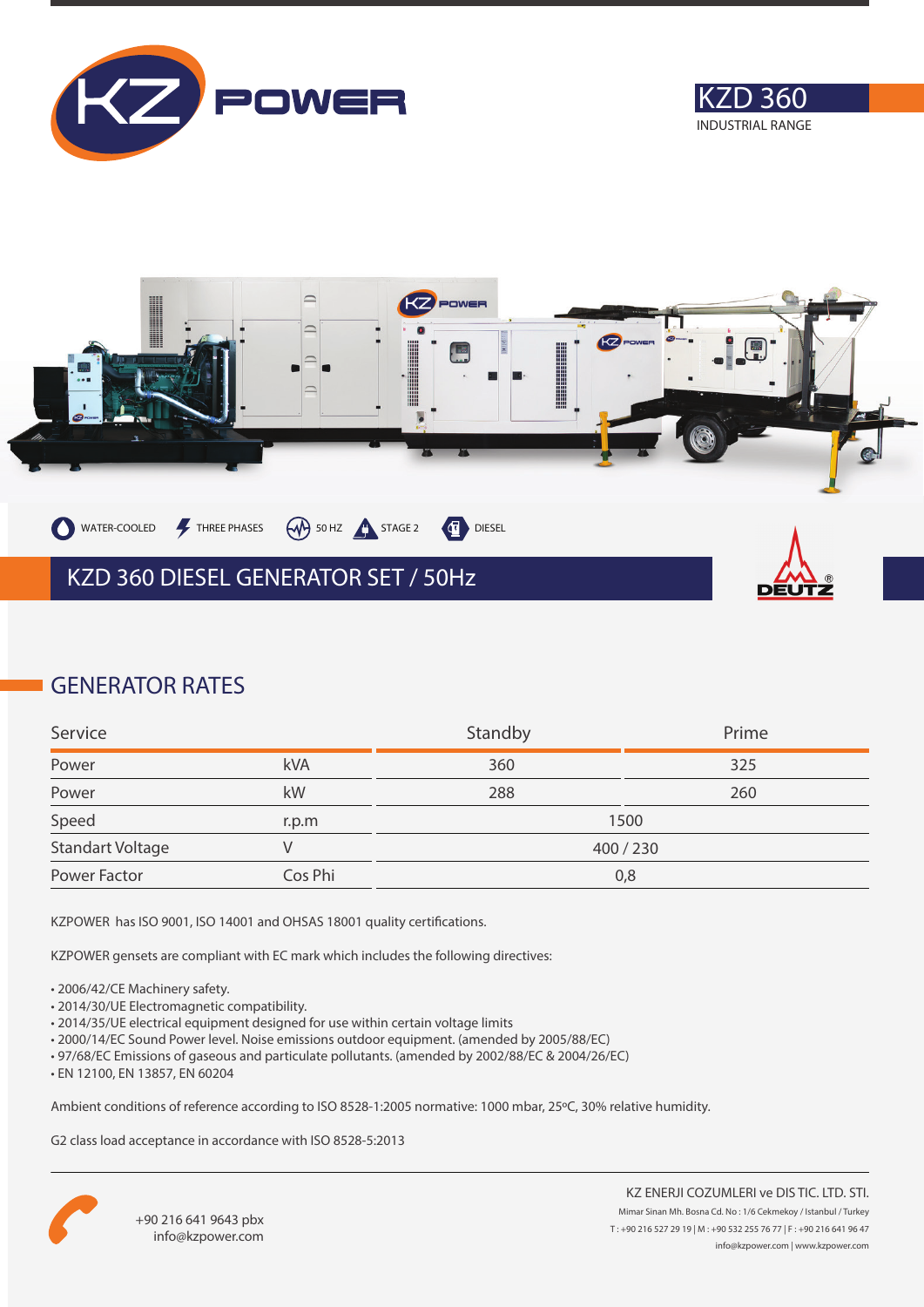



## **SPECIFICATIONS 50HZ / 1.500 rpm**

| Engine                                           |                         |  |
|--------------------------------------------------|-------------------------|--|
| <b>Rated Output</b><br>kW                        |                         |  |
| Manufacturer                                     |                         |  |
|                                                  | BF6M1015C-LA-G2A        |  |
|                                                  | 4 Stroke - Diesel       |  |
|                                                  | Direct Injection        |  |
|                                                  | Turbocharged            |  |
|                                                  | In line                 |  |
| mm                                               | 132/145                 |  |
| L                                                | 11,906                  |  |
|                                                  | WATER + %50 Antifreezze |  |
| Lube Oil Specifications                          |                         |  |
|                                                  | 16.50:1                 |  |
| 1/h                                              | 72,38                   |  |
| 1/h                                              | 65,8                    |  |
| 1/h                                              | 49,35                   |  |
| 1/h                                              | 32,9                    |  |
| Lube oil consumption with full load              |                         |  |
| Total oil capacity including tubes, filters<br>L |                         |  |
|                                                  | 62                      |  |
| Type                                             | Electronical            |  |
| Type                                             | Dry                     |  |
|                                                  |                         |  |

| Alternator                              | Specifications          |
|-----------------------------------------|-------------------------|
| Manufacturer                            | <b>GENTECH</b>          |
| Model                                   | <b>GNT-400</b>          |
| Poles                                   | $\overline{4}$          |
| Connection type (standard)<br>No.       | Star                    |
| <b>Total Harmonic Content</b>           | $<$ %2                  |
| Insulation                              | H Class                 |
| Enclosure (according IEC-34-5)<br>Class | IP 21/23                |
| Exciter system                          | Self-excited, brushless |
| Voltage regulator                       | A.V.R (Electronic)      |
| <b>Bracket type</b>                     | Single Bearing          |
| Coupling system                         | Flexible disc           |
| Efficiency (%)                          | %93,3                   |
| Voltage Output (VAC)                    | 230/400                 |
| Frequency (Hz)                          | 50                      |
|                                         |                         |

#### Prime Power (PRP):

According to ISO 8528-1:2005, Prime power is the maximum power which a generating set is capable of delivering continuously whilst supplying a variable electrical load when operated for an unlimited number of hours per year under the agreed operating conditions with the maintenance intervals and procedures being carried out as prescribed by the manufacturer. The permissible average power output (Ppp) over 24 h of operation shall not exceed 70 % of the PRP.

#### Emergency Standby Power (ESP):

According to ISO 8528-1:2005, Emergency standby power is the maximum power available during a variable electrical power sequence, under the stated operating conditions, for which a generating set is capable of delivering in the event of a utility power outage or under test conditions for up to 200 h of operation per year with the maintenance intervals and procedures being carried out as prescribed by the manufacturers. The permissible average power output over 24 h of operation shall not exceed 70 % of the ESP.

#### Note:

All data based on operation to ISO 3046/1, BS 5514 and DIN 6271 standard reference conditions.



• All rotating parts are covered by metal mesh against damages

• Heavy duty water cooled diesel engine and brushless alternator • Solid steel base frame with minimum 8 hours base tank and

• AMF Control panel with digital-automatic main control module

• User Manual, Electrical Drawing and Gurantee certificate

Standard Generator Features

anti-vibration mountings

• Residential type silencer • Flexible exhaust compensator • Block water heater unit

• Battery charge redressor. Lead acid battery

• 50c Tropical radiator





+90 216 641 9643 pbx info@kzpower.com

KZ ENERJI COZUMLERI ve DIS TIC. LTD. STI. Mimar Sinan Mh. Bosna Cd. No : 1/6 Cekmekoy / Istanbul / Turkey T : +90 216 527 29 19 | M : +90 532 255 76 77 | F : +90 216 641 96 47 info@kzpower.com | www.kzpower.com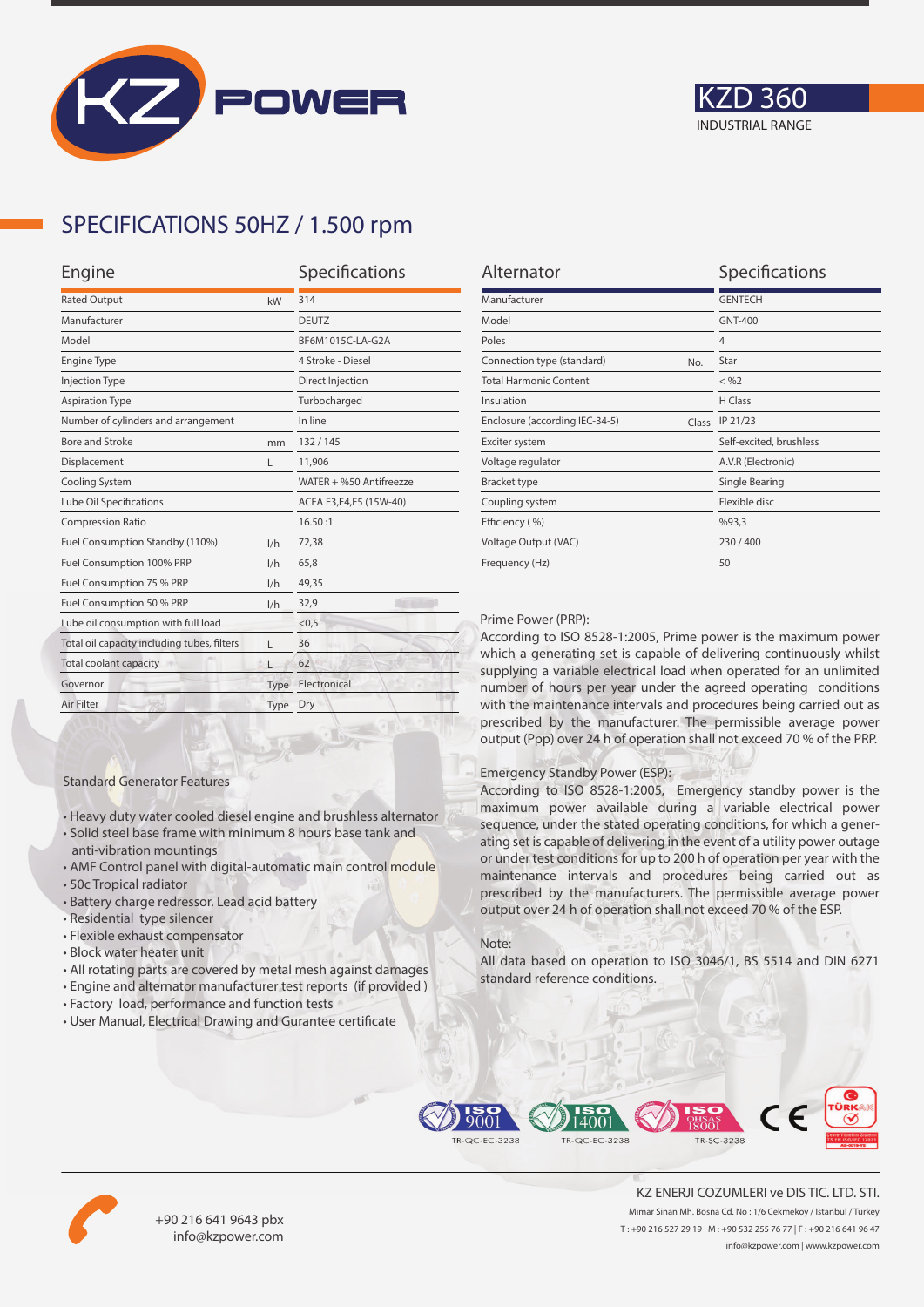



### **DIMENSIONS**





### **OPEN SET**

| WxLxH            | mm | 1600x3000x2650 |
|------------------|----|----------------|
| Weight           | kg | 2665           |
| <b>Fuel Tank</b> |    | 700            |





### **CANOPIED**

| WxLxH                                                                                                                                                                                                                                          | mm | 1600x3600x2550 |
|------------------------------------------------------------------------------------------------------------------------------------------------------------------------------------------------------------------------------------------------|----|----------------|
| Weight<br><u> and the contract of the contract of the contract of the contract of the contract of the contract of the contract of the contract of the contract of the contract of the contract of the contract of the contract of the cont</u> | kg | 3215           |
| <b>Fuel Tank</b>                                                                                                                                                                                                                               |    | 700            |

Sound Proof Canopy Specifications

- Special design for minimizing acoustic level
- Galvanized steel construction further protected by polyester powder coat paint
- Black finish stainless steel locks and hinges
- Control panel viewing window in a lockable access door
- Emergency stop push button (red) mounted on enclosure exterior
- Lifting, drag and jacking points on base frame
- Radiator fill via removable, flush mounted rain cap fitted with compression seal